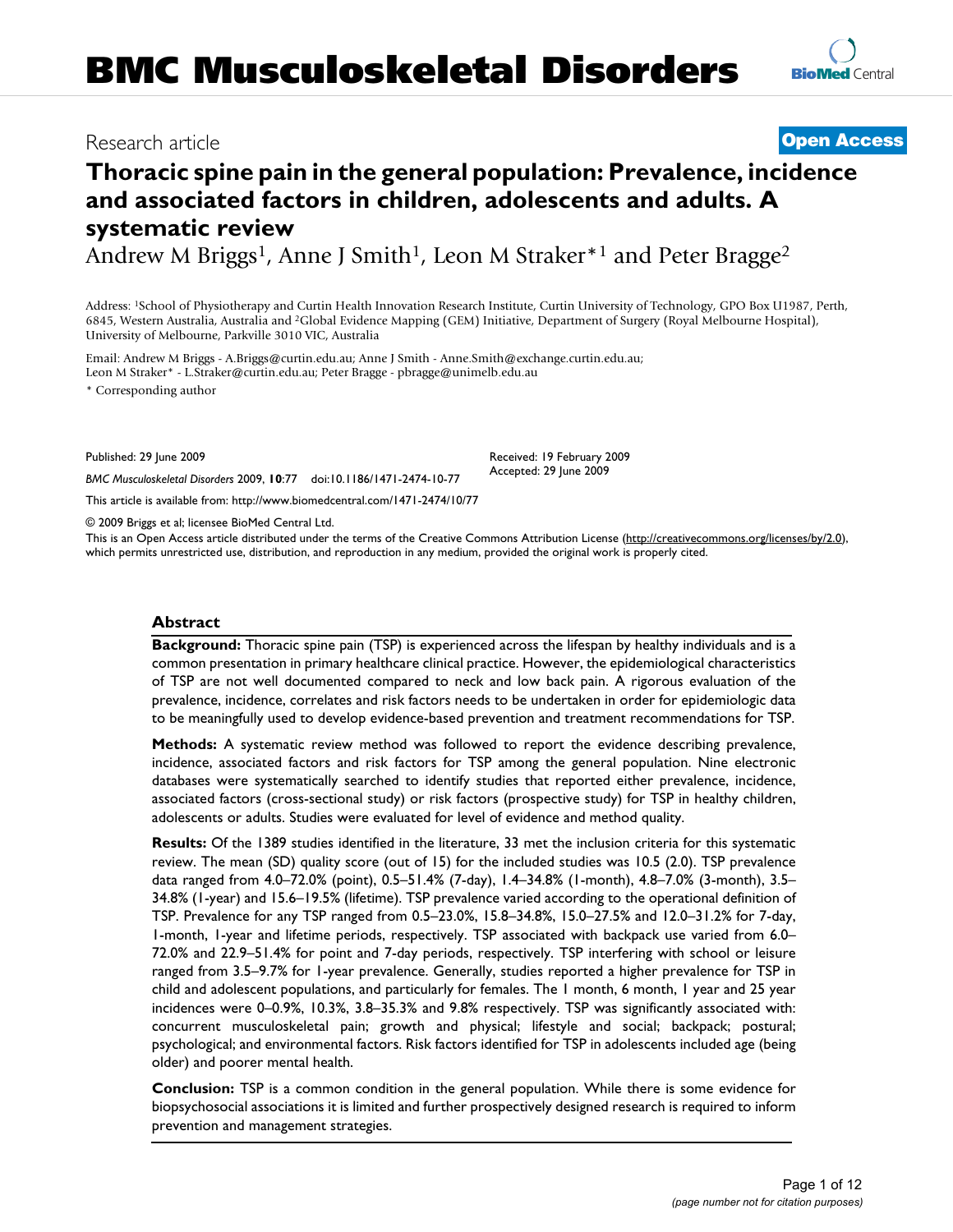### **Background**

Spinal pain is a well recognised condition associated with significant personal and community burdens. The most common spinal regions studied are the lumbar and cervical spine, probably because of their strong and well-established associations with pain conditions, work-related injuries, intervertebral disc degenerative conditions, headaches and psychosocial disturbances [1,2]. Compared to the lumbar and cervical spine, the thoracic spine has received less attention in terms of clinical, genetic and epidemiologic research [3,4], yet pain experienced in the thoracic spine can be equally disabling, imposing similar burdens on the individual, community [4-6] and workforce [7]. In the context of this paper, we refer to thoracic spine pain (TSP) as pain experienced in the region of the thoracic spine, between the boundaries of T1–T12 and across the posterior aspect of the trunk. TSP may arise from a number of sources including thoracic and cervical spinal structures, the thorax, and the gastrointestinal, cardiopulmonary and renal systems [3,8,9]. Moreover, the thoracic spine is a common site for inflammatory, degenerative, metabolic, infective and neoplastic conditions which may also contribute to pain and disability [10].

The limited research on prevalence and risk factors for TSP likely reflects the belief that the clinical and public health significance of TSP is less compared to other spinal levels. Nonetheless, it has been argued that TSP should be considered as a discrete and important clinical entity, independent of pain experienced in other areas of the spine [11], and particularly in youth where TSP is common, disabling and has an increasing incidence with age during adolescence [11,12]. There is also evidence to suggest that pain or dysfunction in the thoracic spine is not trivial in adulthood [13]. Alarmingly, preliminary evidence suggests the incidence of spinal pain among otherwise healthy adolescents is increasing, which may suggest a new and expanding condition burden for future adults [14]. More international studies are required to verify whether an increasing incidence is a global phenomenon. This highlights the importance of examining modifiable risk and prognostic factors for spinal pain, including TSP, from childhood to adulthood.

TSP and dysfunction are associated with conditions such as primary and secondary osteoporosis, particularly vertebral fractures [15-18] and hyperkyphosis arising from vertebral bone loss [19], ankylosing spondylitis [20], osteoarthritis [21] and Scheuermann's disease [22]. However, little attention has been paid to TSP among individuals who have no history of a metabolic, inflammatory or structural disorder, despite such non-specific, mechanical TSP being a common presentation in clinical practice [23]. Similar to the lumbar spine, degenerative signs identified in the thoracic spine with imaging modalities are

not necessarily associated with pain, suggesting that nonspecific TSP is also prevalent [3,24].

Understanding the prevalence and risk factors of TSP in the otherwise healthy general population is important for several reasons. Firstly, musculoskeletal dysfunction in this population is likely to impose a significant community burden, particularly when considering reduced productivity in young-adult and middle-aged working populations. Secondly, interpretation of TSP in disease needs to be evaluated against normative populationbased data. Thirdly, such information can be harnessed to develop evidence-based preventative and treatment strategies for this condition. Emerging evidence from crosssectional and prospective cohort studies, as cited in this paper, suggests that TSP is prevalent among healthy individuals and does impact on function [4,11,13], yet to our knowledge no reviews have been published which evaluate and synthesise these data from childhood to adulthood. Although an earlier review reported the prevalence and incidence of idiopathic TSP in youth, no data were included on adult cohorts nor were any correlates or risk factors for TSP reported, a small number of databases were searched, and the included studies were not critically appraised [25]. Here, we extend the findings of that review by including adults and address the abovementioned limitations. A major limitation of previous research is the use of a combined outcome measure for spinal pain. That is, specific results for the thoracic spine are rarely reported. Rather, only low back or just 'back' pain is reported which may encompass more than one spinal area. A similar limitation has also been identified in an earlier systematic review of neck pain [26], while other authors argue that a standardised definition of spinal pain is urgently needed which specifies time period recall, symptoms and anatomical areas [27-29]. Therefore, the aim of this review was to systematically review and report evidence describing the prevalence, incidence, associations (cross-sectional study) and risk factors (prospective study) for TSP in the general population outside the context of late adulthood and who are free of other pathology.

#### **Methods**

A systematic review method was used to address the aim of this study. Systematic reviews use explicit search, study selection and appraisal methods to address a focused clinical question [30]. Systematic reviews are less prone to bias than narrative reviews, in which non-systematic approaches to searching, selection and appraisal are employed [31]. The structure and content of this systematic review complies with recommendations outlined by the Meta-analysis of Observational Studies in Epidemiology (MOOSE) group for reporting meta-analyses of observational studies [32].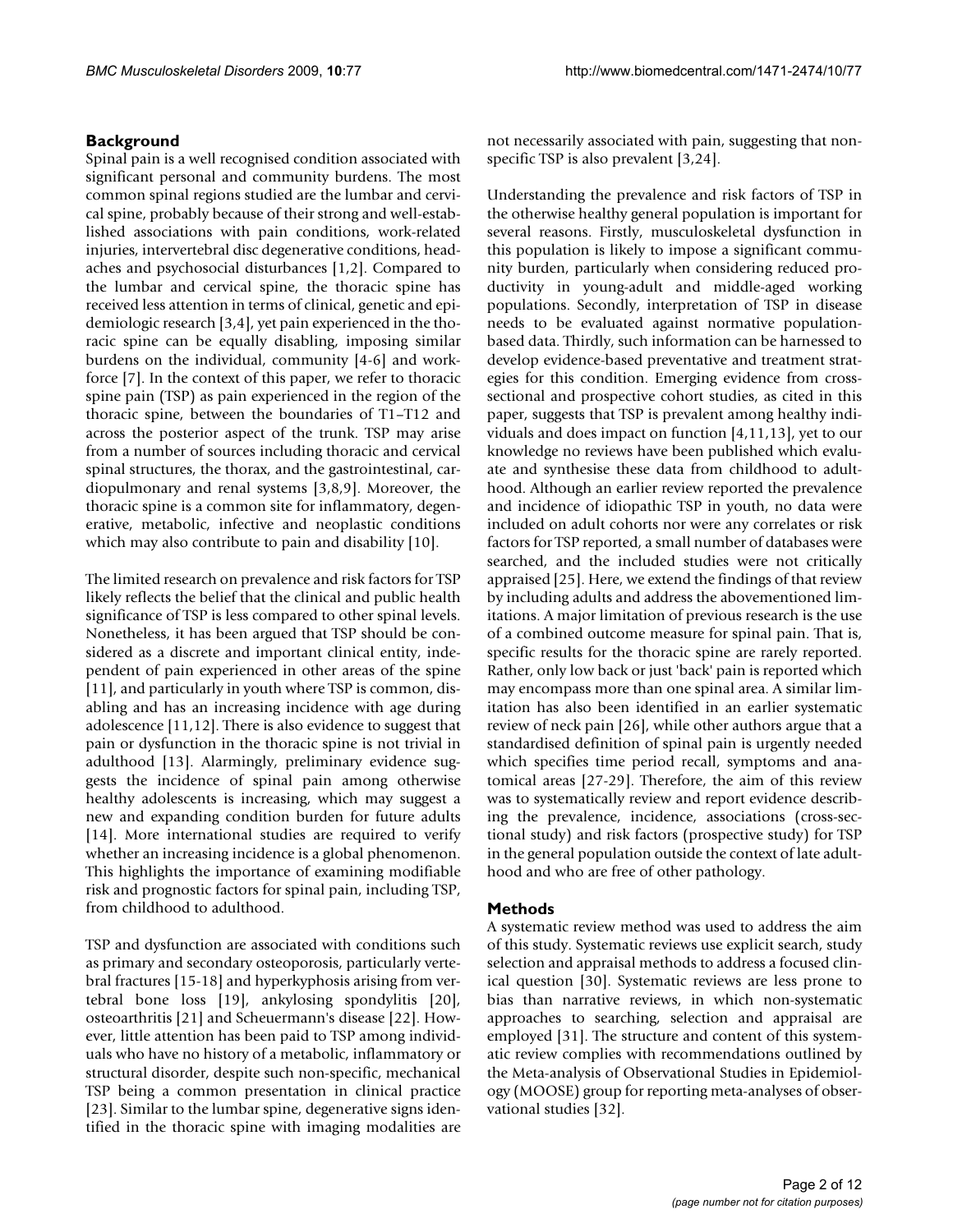#### *Data sources and searches*

Nine databases (Medline, CINAHL, PubMed, ISI Web of Science, PEDro, EMBASE, Cochrane, AMED, BioMed Central) were searched using search strings listed in Appendix 1, from inception to January 2008. Automatic search alerts were set up in each database to alert the authors to any new papers published which met the search criteria between January 2008 and February 2009; however, no further papers were identified during this period. In addition, reference lists of included papers were searched to identify other potentially suitable studies. Shorter and simpler search strings were used for databases that did not use subject headings or that had a limited number of allowable search terms (Cochrane, PEDro, BioMed Central). Search strings pertaining to prevalence and risk factors were based on a previously conducted systematic review of prevalence and risk factors for musculoskeletal disorders [33]. In addition, keywords were mapped to subject headings (MeSH headings) in MEDLINE to identify synonyms for 'epidemiological', 'thoracic spine' and 'musculoskeletal disorder' terms.

#### *Study selection*

For studies to be included in this review, the following criteria had to be met:

1. The cohort (children, adolescents or adults) had to be community-based so that cohorts studied were population-based, rather than specific to certain occupational, clinical, or athletic groups. For example, studies which reported TSP characteristics among a cohort of individuals with osteoporosis or other musculoskeletal pathologies or diagnosed structural deformities (e.g. scoliosis) were excluded. Therefore only idiopathic presentations of TSP in the general population were included.

2. The study had to report *either* prevalence, incidence, associated factors, or risk factors for thoracic spine pain specifically (cervico-thoracic and thoraco-lumbar were also accepted). The outcome variables could be self-reported or clinically evaluated. Any self-reported pain experienced in the thoracic spine, dorsal spine, upper back or mid-back was accepted and no inclusion criteria were imposed pertaining to pain severity, frequency, duration or pain-related disability as there are no agreed criteria for these in the context of TSP.

3. The study design had to be case-control, cross-sectional or cohort (prospective-cohort or retrospectivecohort). Case-control and cross-sectional studies are appropriate for investigating prevalence and correlates, while prospective or retrospective cohort studies are appropriate for investigating incidence and risk factors [34,35].

4. The study had to be published in a peer-reviewed journal in English.

Titles and abstracts of citations were assessed for inclusion eligibility by two independent reviewers (AB, AS), both experienced musculoskeletal science researchers. Full text articles appearing to meet the above criteria were retrieved and evaluated against the inclusion criteria. Full text articles were also retrieved and evaluated in circumstances where the abstract was not available, or if it was not clear whether the article met the inclusion criteria for the review based on the content of the abstract. Disagreement regarding eligibility for inclusion, at the level of both title/ abstract and full text review, was resolved by a consensus meeting between the authors. Figure 1 illustrates the systematic review process for this paper.

#### *Data extraction and quality assessment*

Study quality was assessed using two methods by two independent reviewers (AB, AS). First, the study design of each eligible study was ranked using the revised Australian National Health and Medical Research Council (NHMRC) Hierarchy of Evidence framework [35] (Appendix 2). We considered this hierarchy to be appropriate as it comprises levels of evidence for each type of research question (intervention, diagnostic accuracy, prognosis, aetiology, screening intervention). For this review, we considered the hierarchy of evidence for 'aetiology' to be the most appropriate category. Hierarchical ranking provides a broad indication of the methodological strength of a study.



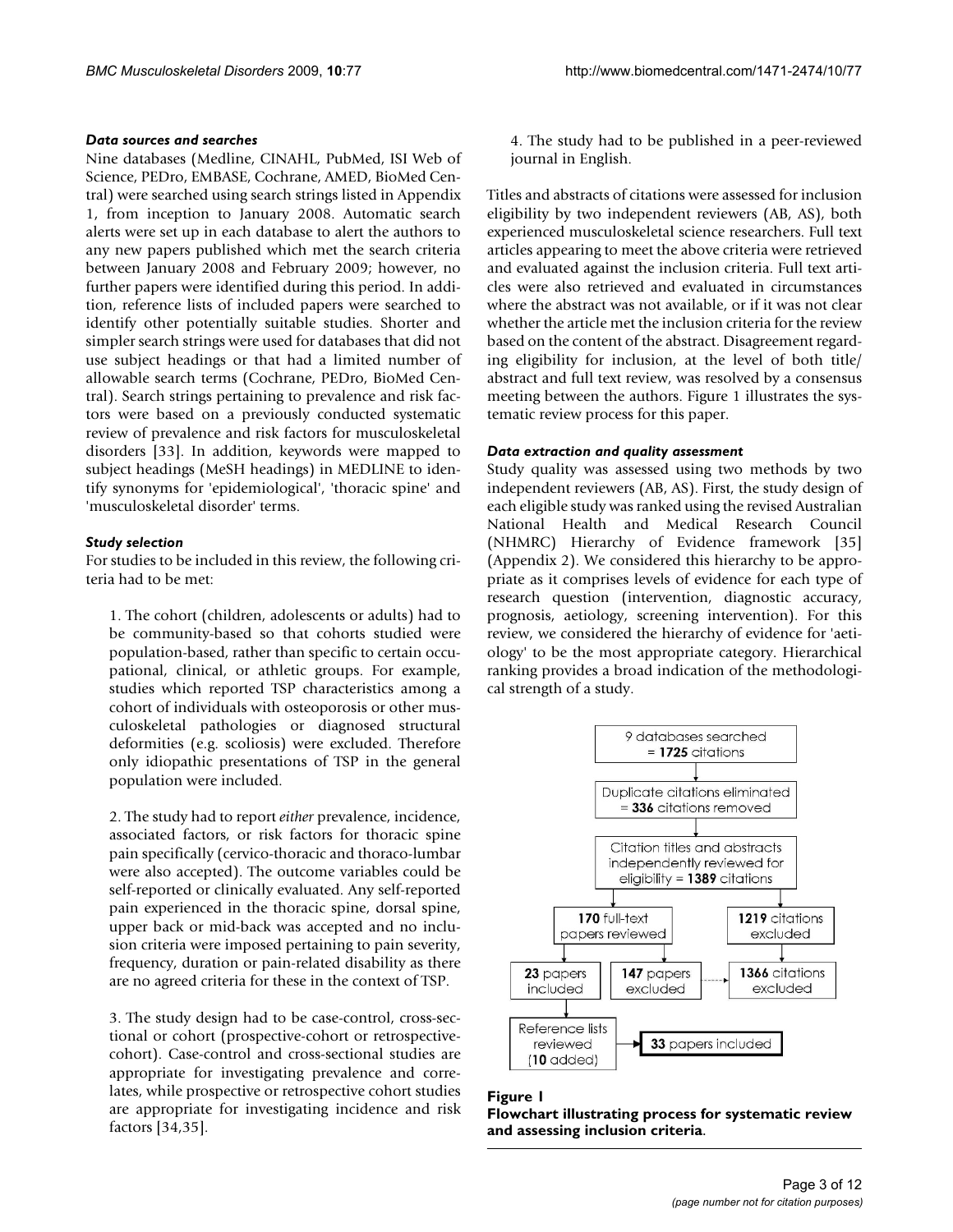Second, an in-depth appraisal of method quality was conducted using the Critical Review Form – Quantitative Studies [36]. This appraisal tool evaluates method rigor and bias using a combination of dichotomous (yes/no) and descriptive items. The descriptive items are listed at the foot of Additional file 1. The decision to select a yes/ no score was based on the experience of the raters, instructions accompanying the tool, and applicability of the domains relative to the design of the study being appraised. Any disagreements in dichotomous scores between the independent reviewers were resolved by consensus. An arbitrary quality score was obtained by sumtotalling 15 relevant dichotomous quality appraisal criteria in this tool, with a score of 1 indicating fulfilment of the criterion and a score of 0 indicating non-fulfilment or non-description of the criterion. Thus, a higher score represented higher method quality. This critical appraisal tool was chosen because:

a) It evaluates the domains 'appropriate selection of participants' and 'appropriate measurement of variables'. These domains have been recommended as fundamental to an observational epidemiological critical appraisal tool, given that there is no consensus in the literature regarding a 'gold standard' appraisal tool for observational epidemiological studies [37].

b) It can be used for a variety of study designs, including epidemiological studies, as reflected by previously published epidemiological systematic reviews that have employed this tool [33,38]. The use of a generic, rather than a design-specific critical appraisal tool facilitates comparison of methodological quality items common to different study designs (such as reliability and validity of outcome measurement) across the included studies.

c) Detailed instructions for use are provided, facilitating consistency in their interpretation and application [38].

#### *Data synthesis and analysis*

The following data were extracted by the chief author (AB): cohort characteristics including ethnicity, participant numbers and gender, age; mode of TSP data collection; prevalence and incidence of TSP as percentages; associations (cross-sectional studies) and risk factors (prospective studies) for TSP as either odds ratios, correlation co-efficients, chi square, regression, or Mann Whitney Utest statistics, depending on the analysis methods used in the source papers. Where data were presented in a Figure, the corresponding author of the paper was contacted and asked to provide the dataset. In circumstances where the data set was not available, data were interpolated from the Figure. Results of the included studies were narratively synthesised.

### **Results**

#### *Searching and inclusion*

Of the 1389 citations retrieved from the 9 databases searched (Appendix 3), 23 (1.7%) [11-13,39-58] were selected for review on the basis of meeting the inclusion criteria (Figure 1). 1366 (98.3%) papers were excluded because TSP was not reported specifically. A further 10 papers were selected after reviewing reference lists of the included papers [59-68]. Therefore, 33 papers were included in the review.

#### *Study design and quality assessment*

Additional file 1 summarises the study design, cohort characteristics, method of TSP data collection, hierarchy of evidence score for studies of aetiology, and quality scores for each study.

Of the 33 papers included in the review, 26 (78.8%) were cross-sectional surveys (NHMRC evidence level IV), 5 (15.2%) were prospective cohort studies (NHMRC evidence level II) and 2 (6.0%) were retrospective cohort studies (NHMRC evidence level III-2) [35] (refer to Appendix 2 for definitions of NHMRC ranks).

The mean (SD) quality score from evaluation of study quality using the Critical Review Form – Quantitative Studies [36] was 10.5 (2.0) out of 15. The most common method flaws identified according to the quality assessment tool were sampling biases (inadequate blinding for physical measures, response rates below 80%), inadequate sample size justification (power calculations), lack of detail regarding informed consent and a lack of information regarding the reliability and validity of outcome measures used. On the other hand, all studies used an appropriate design to address the proposed research question and the vast majority reported data in terms of statistical significance (e.g. reporting a 95% confidence interval for odds ratios or a *p*-value for correlation co-efficient), commented on the clinical importance of the findings, used appropriate analysis methods (ie the correct statistical test), reached appropriate conclusions given their results reported (i.e. did not comment on issues for which there were no data to support the claims), and the outcomes offered implications for clinical practice (Additional file 1).

#### *Data extraction and synthesis*

The majority of cohorts were European (n = 25, 75.7%), while Canadian/USA ( $n = 4$ , 12.1%), New Zealand/Australian ( $n = 2$ , 6.1%) and Asian ( $n = 2$ , 6.1%) populations were less commonly studied.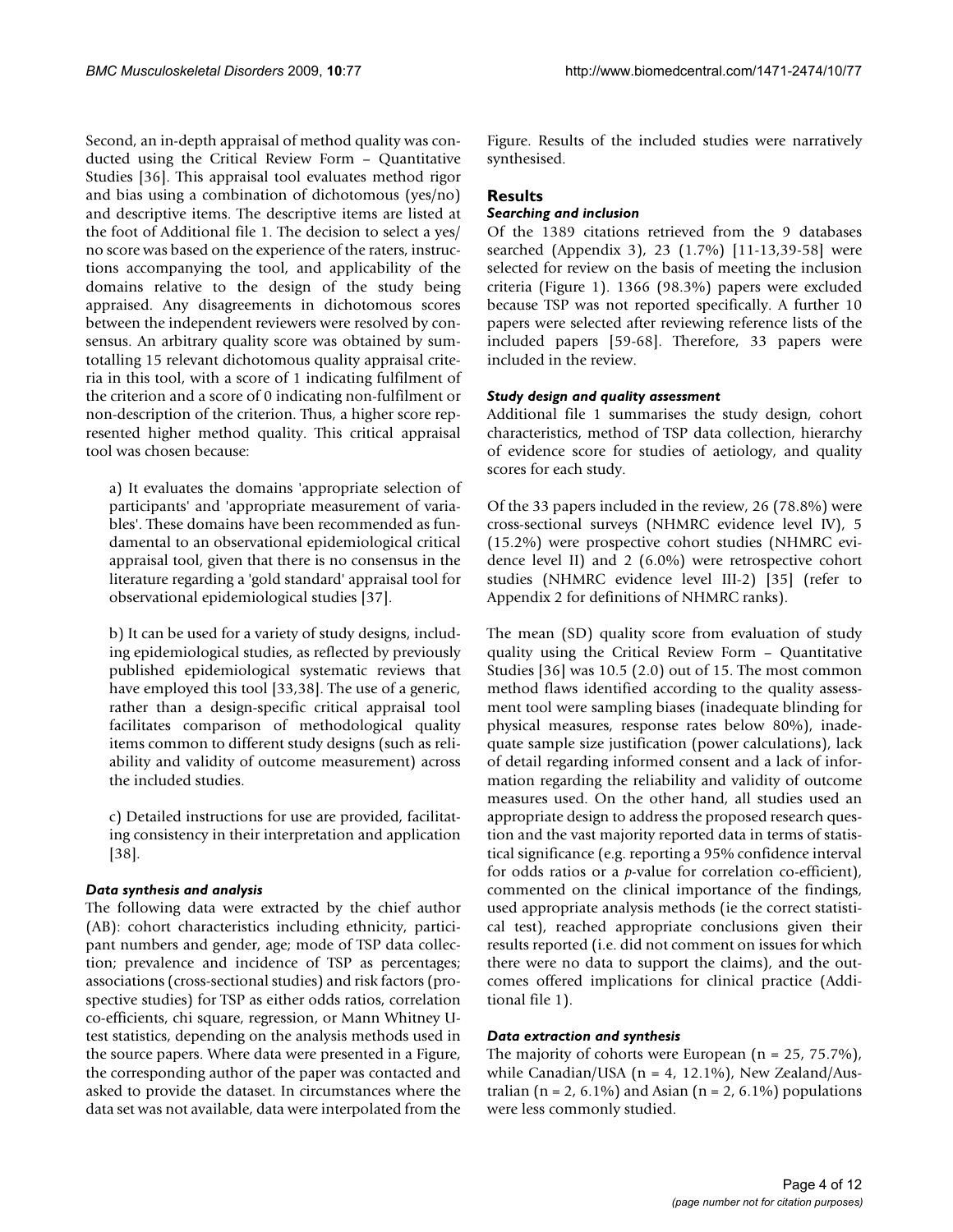Additional file 2 summaries the prevalence and incidence data for TSP across age groups according to the operational definition of TSP used in each study. There was considerable variability in the operational definitions of TSP employed in the various studies. This contributed to the large prevalence and incidence ranges across ages. In particular, the point prevalence ranged from 4–72% with the lower limit derived from a study where TSP was defined as "any back pain" while the upper derived from a study where TSP was defined as "pain associated with backpack use". A similar situation was noted for 7-day and 1-year prevalence. Of the 33 studies, 19 (57.6%) employed a pain definition as "any pain", while 4 (12.1%) used "pain while carrying a backpack", 1 (3.0%) used "pain interfering with school or leisure activities", 8 (24.2%) defined pain with a specific duration and/or frequency and 1 (3.0%) used "pain after work". TSP prevalence also varied with age. For example, the 1-month prevalence ranged from 1.4% in adults aged 40–69 years to 34.8% in children aged 12 years.

There were 31 reports of TSP prevalence in 29 studies across 6 prevalence periods. There were 5 (16.1%) reports of point prevalence, 8 (25.8%) 7-day prevalence, 6 (19.4%) 1-month prevalence, 1 (3.2%) 3-month prevalence, 7 (22.6%) 1-year prevalence and 4 (12.9%) lifetime prevalence. Generally, studies reported a higher prevalence for TSP in child and adolescent populations, and particularly for females. These data are summarised in Figure 2. There were 6 reports of TSP incidence in 5 studies across 5 incidence periods. Similarly, there was marked variability in the 1-year incidence data (3.8–35.3%) which likely reflects differences in age and pain definitions between the studies. Generally, incidence of TSP was higher among females, other than at the ages of 16 and 17 where the incidence of TSP in adolescent boys was greater than girls in one study [12].

Additional file 3 summarises all associated and risk factors reported for TSP across 15 studies according to 7 biopsychosocial categories. Across the individual studies, TSP was significantly associated with concurrent musculoskeletal pain and, growth and physical, lifestyle and social, backpack, postural, psychological, and environmental factors. The majority of studies  $(n = 13, 85.7%)$  were cross-sectional in design, providing only evidence of association between factors and TSP. Two prospective studies established significant risks factor for the development of TSP. Having poorer mental health [69] and being an older compared to younger adolescent [12] were identified as risk factors for TSP in adolescence.

# **Discussion**

To our knowledge this is the first systematic review of the prevalence, incidence, associated factors and risk factors for TSP among the general population. We elected to

study and report all these epidemiologic characteristics to present a comprehensive picture of what is known about TSP in the general population. Findings are consistent with clinical anecdotes suggesting that TSP is common in the general population, particularly during adolescence, yet interpretation of the data are difficult due to heterogeneity. Despite the large ranges identified in TSP prevalence, predominantly as a result of variability in definitions of pain, these data support the contention that TSP is prevalent among youth. Whether it should be considered as a discrete and important clinical presentation in youth and perhaps treated as such [11], would depend on how often TSP coexists with other spinal pain conditions. Conversely, in adulthood there are insufficient data to draw a similar conclusion. Unfortunately, the data reviewed do not provide comprehensive information about the impact of TSP on function. Nonetheless, up to 10% of adolescents experienced TSP that interfered with school or leisure [45] and TSP prevalence seemed to be highest during backpack use. Although some data have been collected regarding associated and risk factors for the condition, these are relatively scarce, highlighting the need for further epidemiologic research directed towards this condition. Most importantly, a consistent approach with respect to defining pain characteristics and reporting prevalence and incidence data is urgently needed among researchers to allow meaningful comparisons between studies.

# *Study design and quality assessment*

The NHMRC supports a 4-point rating scale (excellent, good, satisfactory, poor) for each of the 5 essential components of a body of evidence: evidence base, consistency of results, clinical impact, generalisability, and applicability [35]. The majority of studies included in this review were cross-sectional in design, limiting inferences about causality and prognosis for TSP. Thus, in terms of the evidence base reviewed (relating primarily to study design), it may be rated as poor according to NHMRC criteria. Prospective cohort studies are therefore required to provide a more robust evidence base for prognostic factors and the clinical course of the condition across the lifespan. Moreover, these studies would also provide important information to clinicians regarding the natural history of TSP and ultimately trajectories in certain clinical groups. Nonetheless, we suggest that the evidence presented is satisfactory with respect to consistency, clinical impact, generalisability and applicability. Generally, the method quality of the included studies was good, with only one older study being rated particularly low (4/15) [42]. More than 90% of the studies reviewed used an appropriate study design, used appropriate analysis methods, reported results in terms of statistical significance, provided a commentary on the clinical relevance, and reached appropriate conclusions given the results presented. The most significant method quality issue identified was a lack of sample size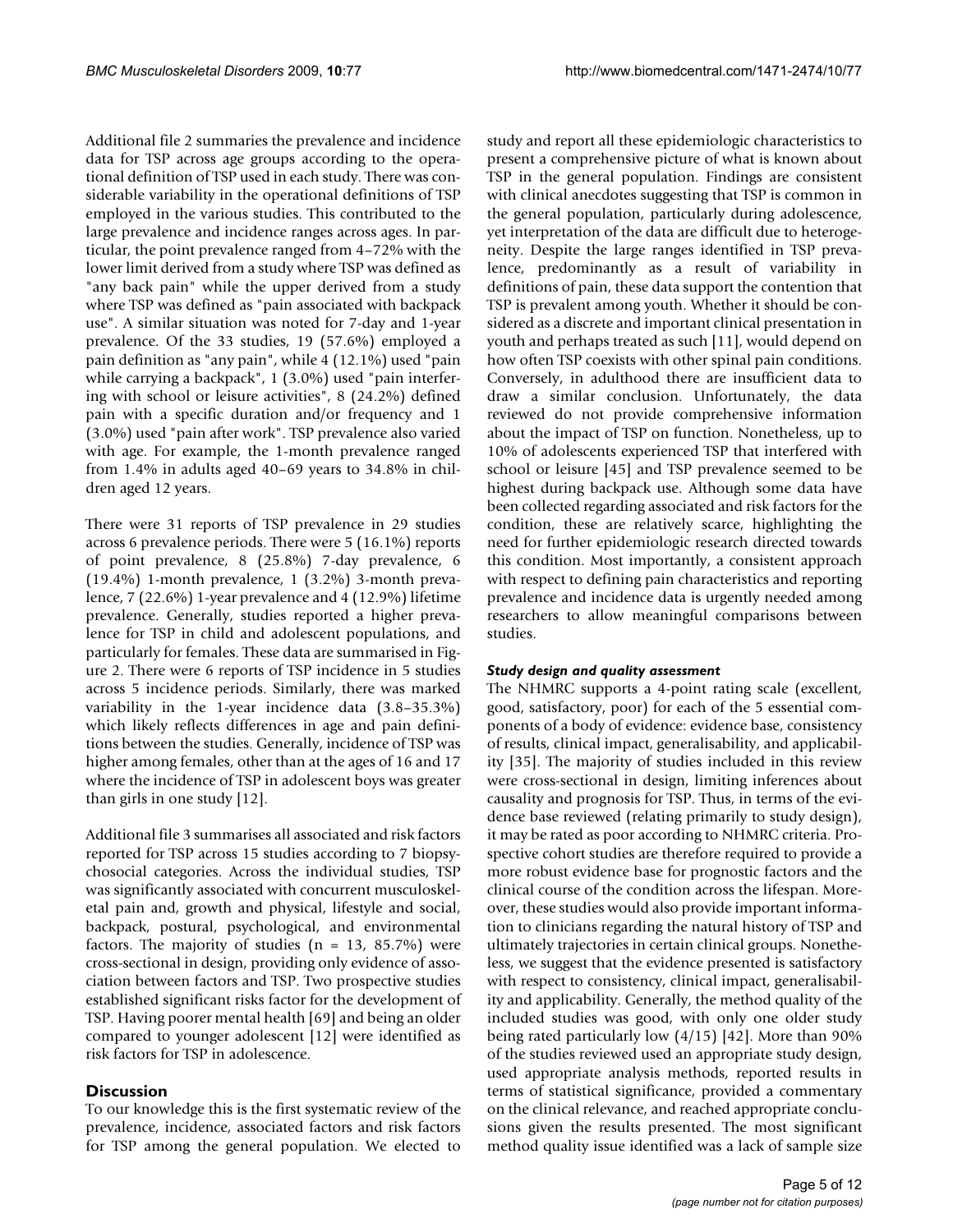

#### **Figure 2**

**Period prevalence data expressed by age range and gender**. Data are not reported for prevalence of cervicothoracic and thoracolumbar pain (4 studies). In studies where an age range was reported, the median age was calculated for the 'age range' variable. Studies reporting only a minimum age for inclusion were excluded from the Figure [51,56]. Therefore, the Figure shows data from five studies which reported point prevalence, 6 for 1-week prevalence, 6 for 1-month prevalence, 1 for 3 month prevalence, 6 for 1-year prevalence, and 3 for lifetime prevalence.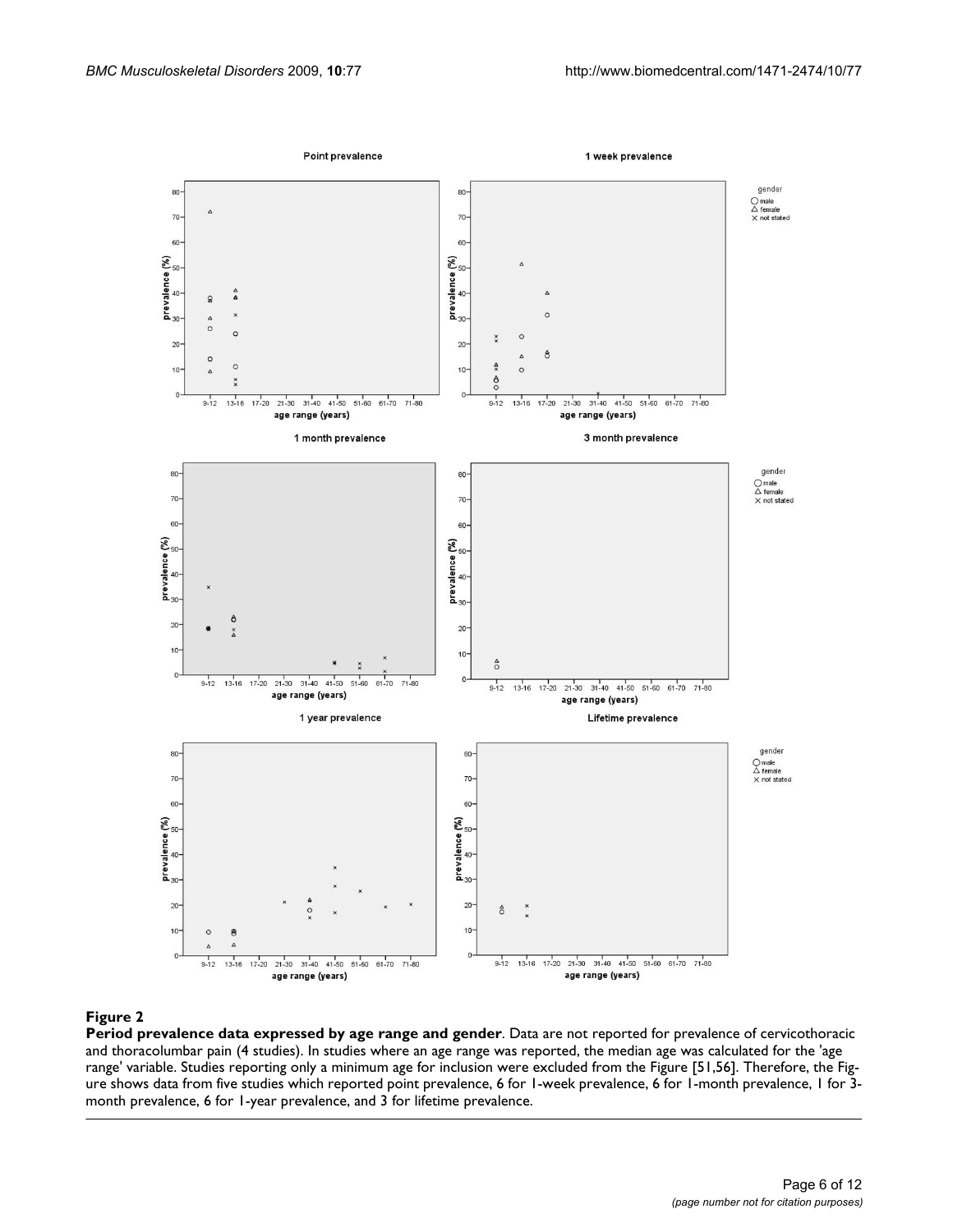justification, with only 2 (6.1%) studies addressing this criterion with a power calculation. However, in observational studies concerning prevalence and incidence a sample size estimate is not as critical as in intervention studies, since demonstrating a difference between groups is rarely needed. We acknowledge, however, that power is needed in order to detect relationships in epidemiologic studies. The independent reviewers also identified biases in many studies, primarily related to sampling bias. We considered a sample bias to be present if the response rate to a questionnaire was less than 80% [70]. Finally, only 33.3% and 42.4% of the included studies presented evidence about the validity and reliability, respectively, of the outcome measures used. The comprehensive quality assessments performed in this study highlight areas for improvement in research design and reporting in the context of spinal pain.

# *TSP prevalence*

The range of prevalence estimates of TSP in the general population was broad. Similarly, a broad range of TSP prevalence was reported in a review of TSP among adult working populations [7]. The wide prevalence range is partially a reflection of the influence of age and gender. However, even within an age range and gender category, prevalence estimates were highly variable. For example, point prevalence in children ranged from 14–38% among males (based upon 2 studies) and 9–72% among females (2 studies). This may result from the variable operational definitions or study inclusion criteria for pain cases in cross-sectional studies. Notably, the studies on young people were often focussed on pain related to school bags and workstations which may also have influenced the reported rates. The operational definition issue has been identified as a major limitation in the comparability between prevalence studies in low back pain research [29].

Variability in operational definitions of TSP may also influence the interpretation of TSP across prevalence periods. As highlighted in Figure 2, children had higher TSP prevalence than adults for one month prevalence, while the reverse was observed for one year prevalence. This inconsistency may partly be explained by recall period, where children are less likely to recall events over a longer duration. However, a more likely explanation may be the differences in operational definitions of TSP between studies. Data for one month prevalence of TSP in youth was sourced from four studies [11,50,57,67] while only one study was available for adult data [55]. The operational definition for TSP in the adult study was "frequent pain in the upper back" compared to "any pain" or "pain duration  $\geq 1$  day" in the youth studies. Fewer adults were likely to report frequent pain as compared to definitions that were unrelated to pain frequency. Similarly, for the one year prevalence, six adult studies contributed to the data and adopted a definition of "any pain" [13,46,47,68], "pain duration for  $\geq 1$  week" [51], or "pain after work" [39], while one youth study reported a definition of "pain interfering with school or leisure" [45]. The lower prevalence in the youth study was likely related to a definition of pain which needed to be associated with a functional impairment.

To assess the effect of study quality on the prevalence ranges we excluded the 8 studies which scored less than the mean method-quality score  $\approx$  10/15). Excluding these studies had a minimal effect on prevalence other than raising the lower limit of 7-day prevalence to 2.8% (from 0.5%), raising the lower limit of 1-year prevalence to 15.0% (from 3.5%), and leaving one study reporting a lifetime prevalence of 15.6% (from 15.6–19.5%). This finding is consistent with an earlier study which reported prevalence estimates of neck pain to be unrelated to study quality [71]. We did not perform a similar sensitivity analysis based on NHMRC Hierarchy of Evidence rank since the majority of studies were ranked as level IV, thus over representing this type of study design relative to others.

We identified 6 prevalence periods and 4 incidence periods in the literature for TSP. Prevalence data were distributed relatively equally across the 6 periods, other than the 3 month period where only one report of TSP prevalence was made in one study [66]. Therefore, it seems that there is not only a lack of consensus with respect to definitions of pain and inclusion criteria between studies, but also the most appropriate prevalence period to investigate. The 7 day and 1-year prevalence periods were the most commonly reported (25.8% and 22.6% respectively), consistent with an earlier systematic review of neck pain [71]. Moreover, they are also consistent with recall periods in the Nordic Musculoskeletal Pain Questionnaire [72], which is one of the most commonly used assessment tools in musculoskeletal research. Although recall bias may be more problematic with longer recall periods (e.g. 1-year) [73], shorter time frames (e.g. 7-day) may miss episodes of pain. In light of evidence which supports the validity of recalling pain intensity for at least a 3-month recall period [29], we suggest that for chronic and disabling spinal pain, recall bias is less likely to be threatened. Nevertheless, such variability in definitions renders interpretation of the data somewhat difficult, and this issue has been highlighted previously as a limitation in the comparability of spinal pain research [27-29,71]. A recent international Delphi study concluded that definitions for prevalence studies on low back pain should include, at a minimum, the site of low back pain, symptoms observed, time frame of the measure, and severity [29]. Arguably, these same criteria should be applied to TSP studies. Consistent with the consensus of an international working party for low back pain research [29], we recommend a 1 month prevalence period for studies investigating TSP.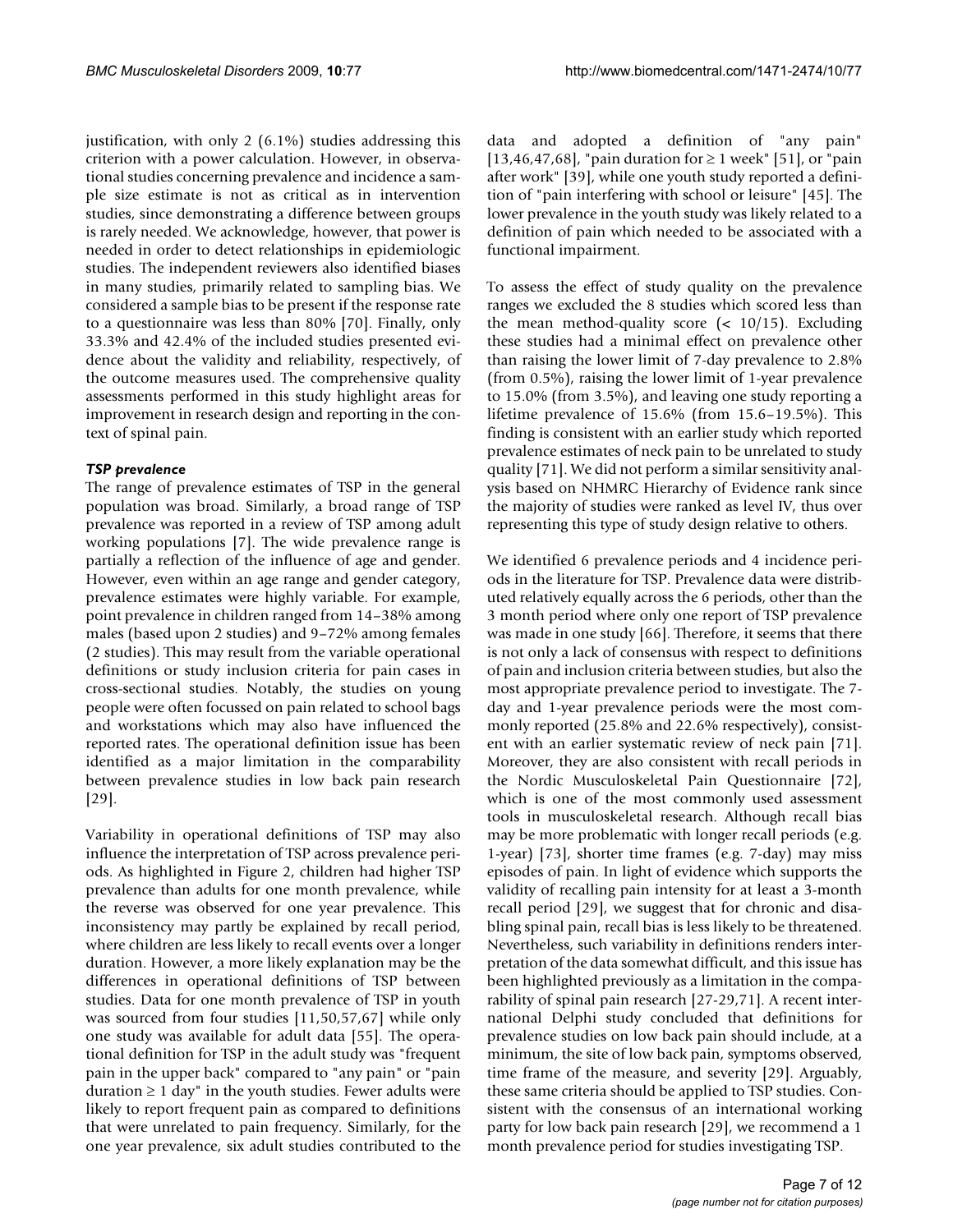Similar to findings in this review, prevalence estimates for low back and neck pain vary widely in the literature. Among the general adult population, the point, 12-month and lifetime prevalence for low back pain ranges from 5.6–28.4%, 22–65%, and 11–84% across various studies [46,74-76], while for neck pain these estimates are 5.9– 38.7%, 16.7–75.1%, and 0.2–71% across various studies [71,77] and for TSP the 12-month prevalence ranges from 15–34.8% [13,46,47,51,68]. Notwithstanding the wide prevalence ranges and variability of spinal pain definition, it appears that TSP may be a significant a problem in adulthood. In adolescents the point, 12-month and lifetime prevalence for low back pain ranges from 1.0– 35.8%, 7.0–50.8%, and 7.0–72.0% respectively [25] and for neck pain the 12-month and lifetime prevalence range from 7.6–13.0% and 3.0–28.0% respectively [25]. In this review the point, 12-month and lifetime for TSP in adolescents (13–20 years) was reported to range from 4.0– 41.0%, 4.2–9.7%, and 15.6–19.5% suggesting comparable significance to low back and neck pain in adolescents. Notably, the point prevalence for TSP in children was even higher (4.0–72.0%), suggesting the magnitude of the problem of TSP, in terms of prevalence, to be greatest in youth. This may be one reason why there are a greater number of studies using childhood and adolescent cohorts compared to adult cohorts. However, further interpretation of the impact of TSP should be made with due consideration to the severity and disability associated with the experience of TSP.

Higher TSP prevalence in females is consistent with general reports of musculoskeletal pain in adults [78], adolescents [79,80] and children [81]. A higher prevalence of self-reported pain among females may be due to differences in physical activity, musculoskeletal maturity, posture, endocrine and psychosocial characteristics as well as different physiological mechanisms for pain perception between genders [82], which should be investigated.

#### *TSP Incidence*

Interpretation of incidence data is limited due to the small number of studies that report TSP incidence. The method quality of these studies was generally high (range: 9/15– 13/15). Excluding the one study with a quality score below the mean did not significantly change the interpretation of TSP incidence other than excluding the report of 25-year incidence [62]. However, as with prevalence data, there was considerable variability in the pain definitions and incidence periods, and females generally experienced a higher incidence of TSP, except during late adolescence.

#### *TSP burden*

Unlike neck and low back pain, the burden of TSP has not been well established, which represents an important avenue for future research. Within a cohort of Danish children and adolescents, TSP was the most commonly reported site of spinal pain and 38% of the cohort reported some kind of impact from spinal pain, such as reduced physical activity and care-seeking [11]. Similarly, in a cohort of adults reporting TSP, 23.5% reported difficulty with activities of daily living due to pain (compared to 30.3% and 41.1% for neck and low back pain respectively) while the median (IQR) for the number of days where pain was experienced during activities of daily living was 13.5 (5.0–30.0) for TSP, 7.0 (3.0–30.0) for neck pain and 10.0 (4.0–30.0) for low back pain [13]. Moreover, TSP has been identified as a significant predictor of failure of returning to work in good health among individuals who present with back pain in primary care [23]. Collectively, these data suggest that TSP imparts an impact comparable to neck and low back pain.

#### *Associated factors and risk factors for TSP*

In children and adolescents, TSP was associated with female gender, postural changes associated with backpack use, backpack weight, other musculoskeletal symptoms, participation in specific sports, chair height at school, and difficulty with homework, while poorer mental health and age transition from early to late adolescence were significant risk factors for TSP. In adults TSP was associated with concurrent musculoskeletal symptoms and difficulty in performing activities of daily living and there were no studies reporting risk factors. Although the limited data describing the associated and risk factors for TSP established predominantly with bivariate analyses render interpretation of its aetiology difficult, the factors identified in this review suggest that musculoskeletal growth, biomechanical loading, concurrent musculoskeletal pain and psychosocial characteristics are important mediators. Therefore, a biopsychosocial framework would seem appropriate for conceptualising TSP aetiology among the general population who are free of other pathology.

#### *Strengths and limitations*

Strengths of this review include a systematic review method, in particular the use of an appropriate critical appraisal tool for observational epidemiological literature. Additionally, tailoring of the search strategy, via the use of broad search terms, was employed to capture studies that reported on the prevalence, incidence or risk of TSP even where these parameters were not the study's primary objective. This search approach formed the rationale of an earlier review [71]. However, the findings presented here should be interpreted within the limitations of the review. Firstly, the studies included were generally from high income countries and therefore the data reported may not represent TSP from a global perspective [83]. Future studies should examine whether any differences exist in TSP experiences between ethnic groups. Secondly, studies published in languages other than English were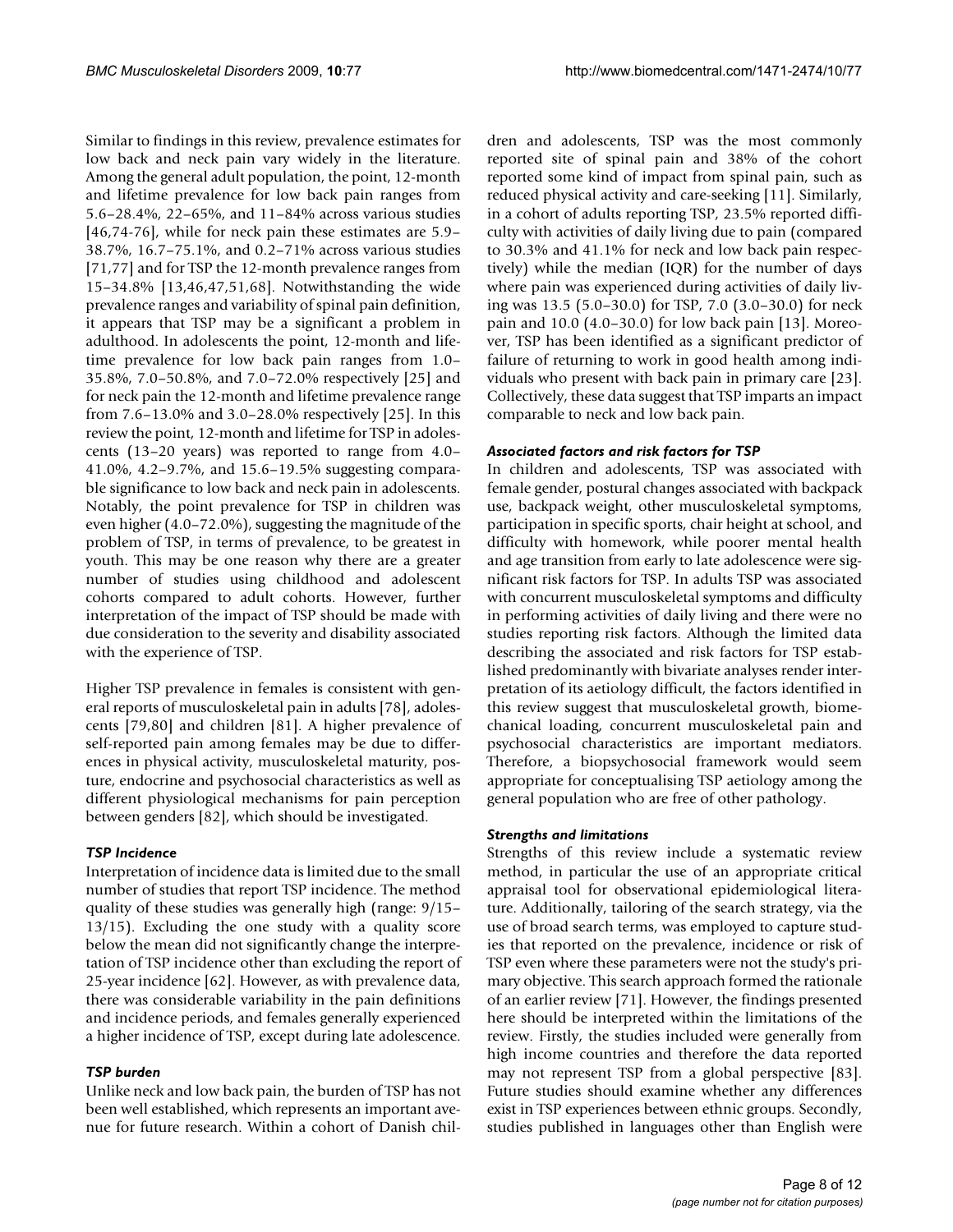not reviewed. Thirdly, studies reporting epidemiologic data for TSP in discrete occupational groups were not included, as risk factors for spinal pain would likely be influenced by, and differ between occupations and not be representative of the general population. Finally, studies in this review involving children and adolescents were derived from samples of schoolchildren and therefore do not represent children who do not attend school, for example those involved in child labour [84]

#### **Conclusion**

The information presented in this systematic review confirms a relatively high prevalence of TSP in the general population and substantiate the view that TSP is a discrete and important clinical condition. Considering the high reported prevalence estimates for TSP and relatively scarce information concerning risk factors, further research should be directed towards the epidemiology of TSP, particularly in adolescence, using prospective cohort designs. Careful consideration should be given to minimising sampling bias and using valid and reliable outcome measures. Furthermore, it will be important for future studies to use a consistent and appropriate definition of TSP, and specifically avoid using simply 'back pain' as an outcome variable, a recommendation endorsed by a recent international consensus [29]. Moreover, an exploration of prognostic factors should include psychological, physical, occupational and social mediators of TSP [85].

#### **Competing interests**

The authors declare that they have no competing interests.

#### **Authors' contributions**

AB developed the research question, coordinated the review, contributed to the research design, performed the literature search, performed data extraction, and contributed to study selection, quality appraisal and manuscript writing. AS contributed to study selection, quality appraisal and manuscript writing. LS contributed to the research question and manuscript writing. PB contributed to the research question, research design, quality appraisal and manuscript writing. All authors read and approved the final manuscript.

#### **Authors' information**

AB is a clinical physiotherapist and NHMRC postdoctoral research fellow. AS is an NHMRC postdoctoral research fellow and physiotherapist. LS is a professor, NHMRC senior research fellow and physiotherapist. PB is a research fellow and physiotherapist.

# **Appendix 1**

Search strings used in electronic databases. The \* symbol indicates truncation for the search term.

#### *Population*

child\* or adult\* or worker\* or adolescent\* or schoolchild\* or student\* or profession\* or pediatric or paediatric

AND

#### *Location*

thoracic spine or dorsal spine or mid\* back or upper back or thoracolumbar or cervicothoracic

AND

#### *Condition*

pain or discomfort or back pain or musculoskeletal disorder\* or dysfunction or disability or disabilities or musculoskeletal disease or injur\* or occupational disease or occupational disorder

#### AND

#### *Study*

causality or cohort stud\* or cross-sectional stud\* or epidemiolog\* or epidemiologic factor\* or follow-up study or incidence or incidence studies or prevalence or prevalence studies or prospective studies or risk or risk factor or survey

#### *Limits*

English language, human studies, fields (title or abstract)

#### *Exclusion terms (NOT)*

surgery or surgical or operative or fracture or osteoporosis

#### *Complete search strategy using \* truncation*

(child\* OR adult\* OR worker\* OR adolescent\* OR schoolchild\* OR student\* OR profession\* OR pediatric OR paediatric) AND (thoracic spine OR dorsal spine OR mid\* back OR upper back OR thoracolumbar OR cervicothoracic) AND (pain OR discomfort or back pain OR musculoskeletal disorder\* OR dysfunction OR disability OR disabilities OR musculoskeletal disease OR injur\* OR occupational disease OR occupational disorder) AND (causality OR cohort stud\* OR cross-sectional stud\* OR epidemiolog\* OR epidemiologic factor\* OR follow-up study OR incidence OR incidence studies OR prevalence OR prevalence studies OR prospective studies OR risk OR risk factor OR survey) NOT (surgery OR surgical OR operative OR fracture\* OR osteoporo\*)

#### *Complete search strategy for PubMed*

(child OR children OR childhood OR adult OR adults OR adulthood OR worker\* OR adolescent\* OR schoolchild\* OR student\* OR profession\* OR pediatric\* OR paediatric\* OR pediatrics) AND (thoracic spine OR dorsal spine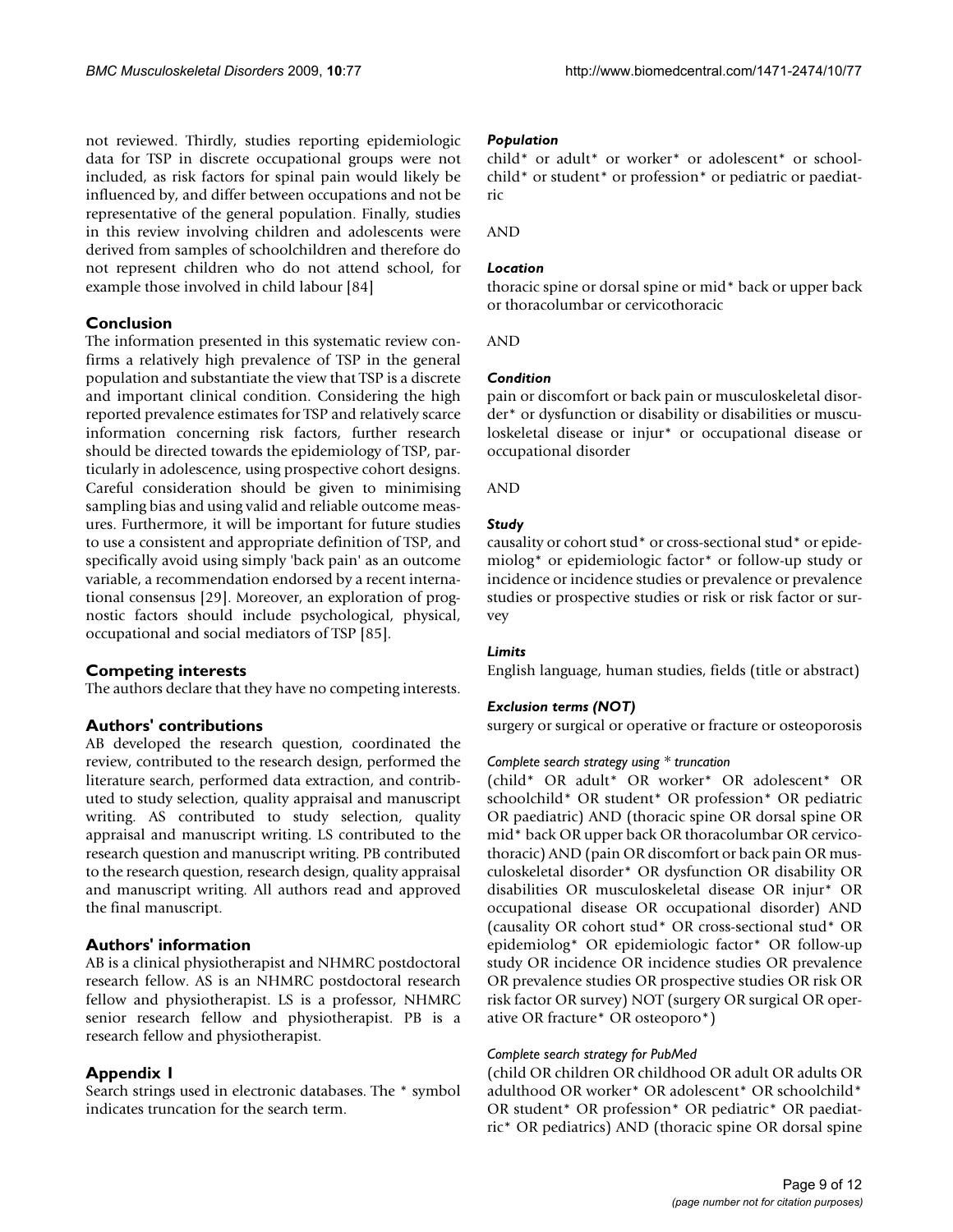OR "mid back" OR "midback" OR "middle back" OR "upper back" OR thoracolumbar OR cervicothoracic) AND (pain OR discomfort OR back pain OR back ache OR backache OR musculoskeletal disorder\* OR dysfunction OR disability OR disabilities OR musculoskeletal disease OR injury OR injuries OR injured OR occupational disease OR occupational disorder\*) AND (causality OR cohort stud\* OR cross-sectional stud\* OR epidemiolog\* OR epidemiologic factor\* OR follow-up study OR incidence OR incidence studies OR prevalence OR prevalence studies OR prospective studies OR risk OR risk factor OR survey OR surveys) NOT (surgery OR surgical OR operative OR fracture\* OR osteoporo\* OR surgical procedures, operative)

# *Abridged search strings*

Thoracic spine or dorsal spine or mid\$ back or upper back

AND

Pain or disorder\* or injur\*

# **Appendix 2**

NHMRC Evidence Hierarchy: designations of levels of evidence according to Aetiologyresearch questions.

#### *Level – Descriptor*

I – A systematic review of level II studies

II – A prospective cohort study

III-1 – All or none $*$ 

III-2 – A retrospective cohort study

III-3 – A case-control study

IV – A cross-sectional study or case series

\* all or none of the people with the risk factor(s) experience the outcome; the data arises from an unselected or representative case-series which provides an unbiased representation of the prognostic effect.

The complete levels of evidence document may be viewed at [http://www.nhmrc.gov.au/guidelines/consult/consul](http://www.nhmrc.gov.au/guidelines/consult/consultations/add_levels_grades_dev_guidelines2.htm) [tations/add\\_levels\\_grades\\_dev\\_guidelines2.htm](http://www.nhmrc.gov.au/guidelines/consult/consultations/add_levels_grades_dev_guidelines2.htm)

**Appendix 3** Database search results

*Database – First search date – Citations* Medline – 8-Jan-08 – 174

CINAHL – 8-Jan-08 – 760

PubMed – 9-Jan-08 – 211

ISI Web of Science – 8-Jan-08 – 443

BioMed Central – 9-Jan-08 – 4

PEDro – 8-Jan-08 – 64

EMBASE – 9-Jan-08 – 53

Cochrane – 8-Jan-08 – 1

AMED – 8-Jan-08 – 15

*SUM = 1725*

*Duplication = – 336*

*Citations for review = 1389*

# **Additional material**

#### **Additional File 1**

*Cohort characteristics, TSP data source, hierarchy of evidence score and quality appraisal for each study. The data provided describe the characteristics of each paper included in the review and results of the quality appraisal.* Click here for file [\[http://www.biomedcentral.com/content/supplementary/1471-](http://www.biomedcentral.com/content/supplementary/1471-2474-10-77-S1.pdf) 2474-10-77-S1.pdf]

# **Additional File 2**

*Prevalence (29 studies) and incidence (5 studies) data grouped by pain definition and reported by age. The data provided describe the prevalence and incidence of TSP across the included studies.* Click here for file [\[http://www.biomedcentral.com/content/supplementary/1471-](http://www.biomedcentral.com/content/supplementary/1471-2474-10-77-S2.pdf) 2474-10-77-S2.pdf]

# **Additional File 3**

*Associated (cross-sectional studies) and risk (prospective studies) factors for TSP grouped according to biopsychosocial categories. Estimates are expressed as an odds ratio (95% CI) unless indicated otherwise. An OR > 1 refers to a positive association with TSP, while and OR < 1 refers to a negative association. Where correlation coefficients are reported, positive values represent a positive association with TSP, while negative values represent a negative association. For statistical tests which do not test for association, a significant outcome (p < 0.05) refers to the factor being greater among individuals with TSP. The data provided summarise factors associated with, and risk factors for TSP.*

Click here for file [\[http://www.biomedcentral.com/content/supplementary/1471-](http://www.biomedcentral.com/content/supplementary/1471-2474-10-77-S3.pdf) 2474-10-77-S3.pdf]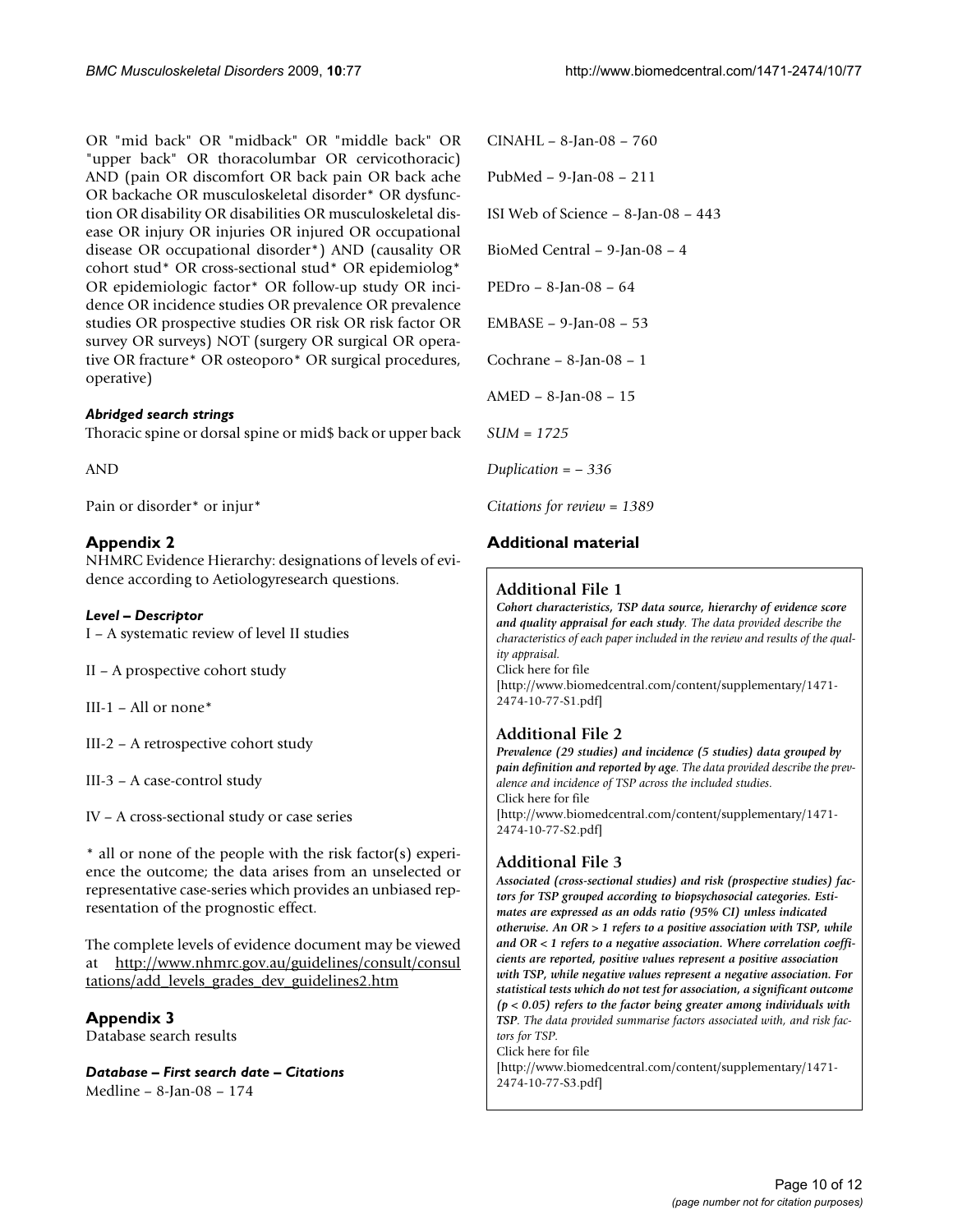#### **Acknowledgements**

The authors gratefully acknowledge Jay-Shian Tan for providing administrative assistance. Dr Briggs, Dr Smith and Professor Straker are supported by fellowships awarded by the National Health and Medical Research Council (NHMRC) of Australia.

#### **References**

- 1. Carragee EJ, Alamin TF, Miller JL, Carragee JM: **[Discographic, MRI](http://www.ncbi.nlm.nih.gov/entrez/query.fcgi?cmd=Retrieve&db=PubMed&dopt=Abstract&list_uids=15653082) [and psychosocial determinants of low back pain disability](http://www.ncbi.nlm.nih.gov/entrez/query.fcgi?cmd=Retrieve&db=PubMed&dopt=Abstract&list_uids=15653082) and remission: a prospective study in subjects with benign [persistent back pain.](http://www.ncbi.nlm.nih.gov/entrez/query.fcgi?cmd=Retrieve&db=PubMed&dopt=Abstract&list_uids=15653082)** *Spine Journal* 2005, **5:**24-35.
- Hill JC, Lewis M, Sim J, Hay EM, Dziedzic K: [Predictors of poor out](http://www.ncbi.nlm.nih.gov/entrez/query.fcgi?cmd=Retrieve&db=PubMed&dopt=Abstract&list_uids=17885347)**[come in patients with neck pain treated by physical therapy.](http://www.ncbi.nlm.nih.gov/entrez/query.fcgi?cmd=Retrieve&db=PubMed&dopt=Abstract&list_uids=17885347)** *Clin J Pain* 2007, **23:**683-90.
- 3. Australian Acute Musculoskeletal Pain Guidelines Group: **Evidencebased management of acute musculoskeletal pain. A guide for clinicians.** Brisbane: Australian Academic Press. National Health and Medical Research Council (Australia); 2004.
- 4. Edmondston SJ, Singer KP: **[Thoracic spine: anatomical and bio](http://www.ncbi.nlm.nih.gov/entrez/query.fcgi?cmd=Retrieve&db=PubMed&dopt=Abstract&list_uids=11440526)[mechanical considerations for manual therapy.](http://www.ncbi.nlm.nih.gov/entrez/query.fcgi?cmd=Retrieve&db=PubMed&dopt=Abstract&list_uids=11440526)** *Man Ther* 1997, **2:**132-143.
- 5. Austin GP, Benesky WT: **Thoracic pain in a collegiate runner.** *Man Ther* 2000, **7:**168-172.
- 6. Briggs AM, Straker LM: **[Thoracic spine pain in youth: Should we](http://www.ncbi.nlm.nih.gov/entrez/query.fcgi?cmd=Retrieve&db=PubMed&dopt=Abstract&list_uids=19138571) [be concerned?](http://www.ncbi.nlm.nih.gov/entrez/query.fcgi?cmd=Retrieve&db=PubMed&dopt=Abstract&list_uids=19138571)** *Spine Journal* 2009, **9:**338-339.
- 7. Briggs AM, Bragge P, Smith AJ, Govil D, Straker LM: **[Prevalence and](http://www.ncbi.nlm.nih.gov/entrez/query.fcgi?cmd=Retrieve&db=PubMed&dopt=Abstract&list_uids=19336970) [associated factors for thoracic spine pain in the adult work](http://www.ncbi.nlm.nih.gov/entrez/query.fcgi?cmd=Retrieve&db=PubMed&dopt=Abstract&list_uids=19336970)[ing population. A literature review.](http://www.ncbi.nlm.nih.gov/entrez/query.fcgi?cmd=Retrieve&db=PubMed&dopt=Abstract&list_uids=19336970)** *J Occup Health* 2009, **51:**177-192.
- 8. Fruth SJ: **[Differential diagnosis and treatment in a patient with](http://www.ncbi.nlm.nih.gov/entrez/query.fcgi?cmd=Retrieve&db=PubMed&dopt=Abstract&list_uids=16445339) [posterior upper thoracic pain.](http://www.ncbi.nlm.nih.gov/entrez/query.fcgi?cmd=Retrieve&db=PubMed&dopt=Abstract&list_uids=16445339)** *Phys Ther* 2006, **86:**254-268.
- Fukui S, Ohseto K, Shiotani M: Patterns of pain induced by dis**tending the thoracic zygapophyseal joints.** *Reg Anesthesia* 1997, **22:**332-336.
- 10. Singer KP: **Pathology of the thoracic spine.** In *Clinical Anatomy and Management of Thoracic Spine Pain. The Clinical Anatomy and Management of Back Pain Series* Edited by: Giles LGF, Singer KP. Oxford: Butterworth Heinmann; 2000:63-82.
- 11. Wedderkopp N, Leboeuf-Yde C, Andersen LB, Froberg K, Hansen HS: **[Back pain reporting pattern in a Danish population-based](http://www.ncbi.nlm.nih.gov/entrez/query.fcgi?cmd=Retrieve&db=PubMed&dopt=Abstract&list_uids=11568698) [sample of children and adolescents.](http://www.ncbi.nlm.nih.gov/entrez/query.fcgi?cmd=Retrieve&db=PubMed&dopt=Abstract&list_uids=11568698)** *Spine* 2001, **26:**1879-1883.
- 12. Grimmer K, Nyland L, Milanese S: **Repeated measures of recent headache, neck and upper back pain in Australian adolescents.** *Cephalgia* 2006, **26:**843-851.
- 13. Niemelainen R, Videman T, Battie MC: **[Prevalence and character](http://www.ncbi.nlm.nih.gov/entrez/query.fcgi?cmd=Retrieve&db=PubMed&dopt=Abstract&list_uids=16845362)[istics of upper or mid-back pain in Finnish men.](http://www.ncbi.nlm.nih.gov/entrez/query.fcgi?cmd=Retrieve&db=PubMed&dopt=Abstract&list_uids=16845362)** *Spine* 2006, **31:**1846-9.
- 14. Hakala P, Rimpela A, Salminen JJ, Virtanen SM, Rimpela M: **[Back,](http://www.ncbi.nlm.nih.gov/entrez/query.fcgi?cmd=Retrieve&db=PubMed&dopt=Abstract&list_uids=12364301) [neck and shoulder pain in Finnish adolescents: National cross](http://www.ncbi.nlm.nih.gov/entrez/query.fcgi?cmd=Retrieve&db=PubMed&dopt=Abstract&list_uids=12364301) [sectional surveys.](http://www.ncbi.nlm.nih.gov/entrez/query.fcgi?cmd=Retrieve&db=PubMed&dopt=Abstract&list_uids=12364301)** *Brit Med J* 2002, **325:**743-745.
- 15. Briggs AM, Greig AM, Wark JD: **[The vertebral fracture cascade](http://www.ncbi.nlm.nih.gov/entrez/query.fcgi?cmd=Retrieve&db=PubMed&dopt=Abstract&list_uids=17206492) [in osteoporosis. A review of aetiopathogenesis.](http://www.ncbi.nlm.nih.gov/entrez/query.fcgi?cmd=Retrieve&db=PubMed&dopt=Abstract&list_uids=17206492)** *Osteoporos Int* 2007, **18:**575-584.
- 16. Cockerill WC, Ismail AA, Cooper C, Matthis C, Raspe H, Silman AJ, O'Neill TW: **[Does location of vertebral deformity within the](http://www.ncbi.nlm.nih.gov/entrez/query.fcgi?cmd=Retrieve&db=PubMed&dopt=Abstract&list_uids=10784519) [spine influence back pain and disability? European Vertebral](http://www.ncbi.nlm.nih.gov/entrez/query.fcgi?cmd=Retrieve&db=PubMed&dopt=Abstract&list_uids=10784519) [Osteoporosis Study \(EVOS\) Group.](http://www.ncbi.nlm.nih.gov/entrez/query.fcgi?cmd=Retrieve&db=PubMed&dopt=Abstract&list_uids=10784519)** *Ann Rheum Dis* 2000, **59:**368-371.
- 17. Ettinger B, Black D, Nevitt MC, Rundle AM, Cauley JA, Cummings SR, Genant HK: **[Contribution of vertebral deformities to chronic](http://www.ncbi.nlm.nih.gov/entrez/query.fcgi?cmd=Retrieve&db=PubMed&dopt=Abstract&list_uids=1535172) [back pain and disability.](http://www.ncbi.nlm.nih.gov/entrez/query.fcgi?cmd=Retrieve&db=PubMed&dopt=Abstract&list_uids=1535172)** *J Bone Miner Res* 1992, **7:**449-455.
- 18. Johansson C, Mellstrom D, Rosengren K, Rundgren A: **A community based population study of vertebral fractures in 85 year old men and women.** *Age and Ageing* 1994, **23:**388-392.
- 19. Kado DM, Prenovost K, Crandall C: **[Narrative review: Hyperky](http://www.ncbi.nlm.nih.gov/entrez/query.fcgi?cmd=Retrieve&db=PubMed&dopt=Abstract&list_uids=17785488)[phosis in older persons.](http://www.ncbi.nlm.nih.gov/entrez/query.fcgi?cmd=Retrieve&db=PubMed&dopt=Abstract&list_uids=17785488)** *Ann Int Med* 2007, **147:**330-338.
- 20. Sampaio-Barros PD, Bertolo MB, Kraemer MHS, Neto JFM, Samara AM: **[Primary ankylosing spondylitis: Patterns of disease in a](http://www.ncbi.nlm.nih.gov/entrez/query.fcgi?cmd=Retrieve&db=PubMed&dopt=Abstract&list_uids=11296959) [Brazilian population of 147 patients.](http://www.ncbi.nlm.nih.gov/entrez/query.fcgi?cmd=Retrieve&db=PubMed&dopt=Abstract&list_uids=11296959)** *J Rheum* 2001, **28:**560-565.
- 21. Kramer PA: **[Prevalence and distribution of spinal osteoarthri](http://www.ncbi.nlm.nih.gov/entrez/query.fcgi?cmd=Retrieve&db=PubMed&dopt=Abstract&list_uids=17108839)[tis in women.](http://www.ncbi.nlm.nih.gov/entrez/query.fcgi?cmd=Retrieve&db=PubMed&dopt=Abstract&list_uids=17108839)** *Spine* 2006, **31:**2843-2848.
- 22. Murray PM, Weinstein SL, Spratt KF: **The natural history and long term follow-up of Scheuermann kyphosis.** *J Bone Joint Surg (American)* 1993, **75A:**236-248.
- 23. Dionne CE, Bourbonnais R, Fremont P, Rossignol M, Stock SR, Nouwen A, Larocque I, Demers E: **[Determinants of "return to work](http://www.ncbi.nlm.nih.gov/entrez/query.fcgi?cmd=Retrieve&db=PubMed&dopt=Abstract&list_uids=16868783) [in good health" among workers with back pain who consult](http://www.ncbi.nlm.nih.gov/entrez/query.fcgi?cmd=Retrieve&db=PubMed&dopt=Abstract&list_uids=16868783) [in primary care settings: A 2-year prospective study.](http://www.ncbi.nlm.nih.gov/entrez/query.fcgi?cmd=Retrieve&db=PubMed&dopt=Abstract&list_uids=16868783)** *Eur Spine J* 2007, **16:**641-655.
- 24. Wood KB, Garvey TA, Gundry C, Heithoff KB: **Magnetic resonance imaging of the thoracic spine.** *J Bone Joint Surg (American)* 1995, **77A:**1631-1638.
- 25. Jeffries LJ, Milanese SF, Grimmer-Somers KA: **[Epidemiology of](http://www.ncbi.nlm.nih.gov/entrez/query.fcgi?cmd=Retrieve&db=PubMed&dopt=Abstract&list_uids=17978666) [adolescent spinal pain. A systematic overview of the](http://www.ncbi.nlm.nih.gov/entrez/query.fcgi?cmd=Retrieve&db=PubMed&dopt=Abstract&list_uids=17978666) [research literature.](http://www.ncbi.nlm.nih.gov/entrez/query.fcgi?cmd=Retrieve&db=PubMed&dopt=Abstract&list_uids=17978666)** *Spine* 2007, **32:**2630-2637.
- 26. Ariëns GAM, van Mechelen W, Bongers PM, Bouter LM, Wal G van der: **[Physical risk factors for neck pain.](http://www.ncbi.nlm.nih.gov/entrez/query.fcgi?cmd=Retrieve&db=PubMed&dopt=Abstract&list_uids=10744172)** *Scand J Work Environ Health* 2000, **26:**7-19.
- 27. Watson KD, Papageorgiou AC, Jones GT, Taylor S, Symmons DPM, Silman AJ, Macfarlane GJ: **[Low back pain in schoolchildren:](http://www.ncbi.nlm.nih.gov/entrez/query.fcgi?cmd=Retrieve&db=PubMed&dopt=Abstract&list_uids=12031782) [occurrence and characteristics.](http://www.ncbi.nlm.nih.gov/entrez/query.fcgi?cmd=Retrieve&db=PubMed&dopt=Abstract&list_uids=12031782)** *Pain* 2002, **97:**87-92.
- Balague F, Troussier B, Salminen JJ: **[Non-specific low back in chil](http://www.ncbi.nlm.nih.gov/entrez/query.fcgi?cmd=Retrieve&db=PubMed&dopt=Abstract&list_uids=10664299)[dren and adolescents: risk factors.](http://www.ncbi.nlm.nih.gov/entrez/query.fcgi?cmd=Retrieve&db=PubMed&dopt=Abstract&list_uids=10664299)** *Eur Spine J* 1999, **8:**429-438.
- 29. Dionne CE, Dunn KM, Croft PR, Nachemson AL, Buchbinder R, Walker BF, Wyatt M, Cassidy JD, Rossignol M, Leboeuf-Yde C, Hartvigsen J, Leino-Arjas P, Latza U, Reis S, del Real MTG, Kovacs FM, Oberg B, Cedraschi C, Bouter LM, Koes BW, Picavet HSJ, van Tulder MW, Burton K, Foster NE, Macfarlane GJ, Thomas E, Underwood M, Waddell G, Shekelle P, Volinn E, Von Korff M: **[A consensus](http://www.ncbi.nlm.nih.gov/entrez/query.fcgi?cmd=Retrieve&db=PubMed&dopt=Abstract&list_uids=18165754) [approach toward the standardization of back pain definitions](http://www.ncbi.nlm.nih.gov/entrez/query.fcgi?cmd=Retrieve&db=PubMed&dopt=Abstract&list_uids=18165754) [for use in prevalence studies.](http://www.ncbi.nlm.nih.gov/entrez/query.fcgi?cmd=Retrieve&db=PubMed&dopt=Abstract&list_uids=18165754)** *Spine* 2008, **33:**95-103.
- 30. Jones T, Evans D: **[Conducting a systematic review.](http://www.ncbi.nlm.nih.gov/entrez/query.fcgi?cmd=Retrieve&db=PubMed&dopt=Abstract&list_uids=11235454)** *Aust Crit Care* 2000, **13:**66-71.
- 31. Guyatt GH, Sinclair J, Cook DJ, Glasziou P: **User's guide to the medical literature: XVI. How to use a treatment recommendation. Evidence-Based Medicine Working Group and the Cochrane Applicability Methods Working Group.** *J Amer Med Assoc* 1999, **281:**1836-1843.
- 32. Stroup DS, Berlin JA, Morton SC, Olkin I, Williamson GD, Rennie D, Moher D, Becker BJ, Sipe TA, Thacker SB: **Meta-analysis of observational studies in epidemiology. A proposal for reporting.** *J Amer Med Assoc* 2000, **283:**2008-2012.
- 33. Bragge P, Bialocerkowski A, McMeeken J: **A systematic review of prevalence and risk factors associated with playing-related musculoskeletal disorders in pianists.** *Occup Med (Oxford)* 2006, **56:**28-38.
- 34. Elwood MJ: **Critical Appraisal of Epidemiological Studies and Clinical Trials.** 2nd edition. Oxford: Oxford University Press; 1998.
- 35. National Health and Medical Research Council: **NHMRC additional levels of evidence and grades for recommendations for developers of guidelines.** 2008 [\[http://www.nhmrc.gov.au/guide](http://www.nhmrc.gov.au/guidelines/consult/consultations/add_levels_grades_dev_guidelines2.htm) [lines/consult/consultations/add\\_levels\\_grades\\_dev\\_guidelines2.htm](http://www.nhmrc.gov.au/guidelines/consult/consultations/add_levels_grades_dev_guidelines2.htm)]. Canberra: NHMRC
- Law M, Stewart D, Letts L, Pollok N, Bosch J, Westmorland M: **Guidelines for Critical Review Form – Quantitative Studies.** 1998 [[http://www.srs-mcmaster.ca/ResearchResourcesnbsp/Centre](http://www.srs-mcmaster.ca/ResearchResourcesnbsp/CentreforEvidenceBasedRehabilitation/EvidenceBasedPracticeResearchGroup/tabid/630/Default.aspx) [forEvidenceBasedRehabilitation/EvidenceBasedPracticeResearchoup/](http://www.srs-mcmaster.ca/ResearchResourcesnbsp/CentreforEvidenceBasedRehabilitation/EvidenceBasedPracticeResearchGroup/tabid/630/Default.aspx) [tabid/630/Default.aspx](http://www.srs-mcmaster.ca/ResearchResourcesnbsp/CentreforEvidenceBasedRehabilitation/EvidenceBasedPracticeResearchGroup/tabid/630/Default.aspx)].
- 37. Sanderson S, Tatt ID, Higgins JPT: **[Tools for assessing the quality](http://www.ncbi.nlm.nih.gov/entrez/query.fcgi?cmd=Retrieve&db=PubMed&dopt=Abstract&list_uids=17470488) [and susceptibility to bias in observational studies: A system](http://www.ncbi.nlm.nih.gov/entrez/query.fcgi?cmd=Retrieve&db=PubMed&dopt=Abstract&list_uids=17470488)[atic review and annotated bibliography.](http://www.ncbi.nlm.nih.gov/entrez/query.fcgi?cmd=Retrieve&db=PubMed&dopt=Abstract&list_uids=17470488)** *Int J Epidemiol* 2007, **36:**666-676.
- 38. Bialocerkowski AE, Vladusic SL, Ng C: **[Prevalence, risk factors,](http://www.ncbi.nlm.nih.gov/entrez/query.fcgi?cmd=Retrieve&db=PubMed&dopt=Abstract&list_uids=18754894) [and natural history of plagiocephaly: A systematic review.](http://www.ncbi.nlm.nih.gov/entrez/query.fcgi?cmd=Retrieve&db=PubMed&dopt=Abstract&list_uids=18754894)** *Develop Med Child Neurol* 2008, **50:**577-586.
- 39. Aronsson G, Gustafsson K, Dallner M: **[Sick but yet at work. An](http://www.ncbi.nlm.nih.gov/entrez/query.fcgi?cmd=Retrieve&db=PubMed&dopt=Abstract&list_uids=10846192) [empirical study of sickness presenteeism.](http://www.ncbi.nlm.nih.gov/entrez/query.fcgi?cmd=Retrieve&db=PubMed&dopt=Abstract&list_uids=10846192)** *J Epidemiol Community Health* 2000, **54:**502-509.
- 40. Cudre Mauroux N, Kocher N, Bonfils R, Pirlet M, Meichtry A, Hilfiker R: **Relationship between impaired functional stability and back pain in children: An exploratory cross-sectional study.** *Swiss Med Weekly* 2006, **136:**721-725.
- 41. El-Metwally A, Salminen JJ, Auvinen A, Macfarlane G, Mikkelsson M: **Risk factors for development of non-specific musculoskeletal pain in preteens and early adolescents: a prospective 1-year follow-up study.** *BMC Musculoskel Disord* 2007, **8:**46.
- 42. Fairbank JCT, Pynsent PB, van Poortvliet JA, Phillips H: **[Influence of](http://www.ncbi.nlm.nih.gov/entrez/query.fcgi?cmd=Retrieve&db=PubMed&dopt=Abstract&list_uids=6238421) [anthropometric factors and joint laxity in the incidence of](http://www.ncbi.nlm.nih.gov/entrez/query.fcgi?cmd=Retrieve&db=PubMed&dopt=Abstract&list_uids=6238421) [adolescent back pain.](http://www.ncbi.nlm.nih.gov/entrez/query.fcgi?cmd=Retrieve&db=PubMed&dopt=Abstract&list_uids=6238421)** *Spine* 1984, **9:**461-464.